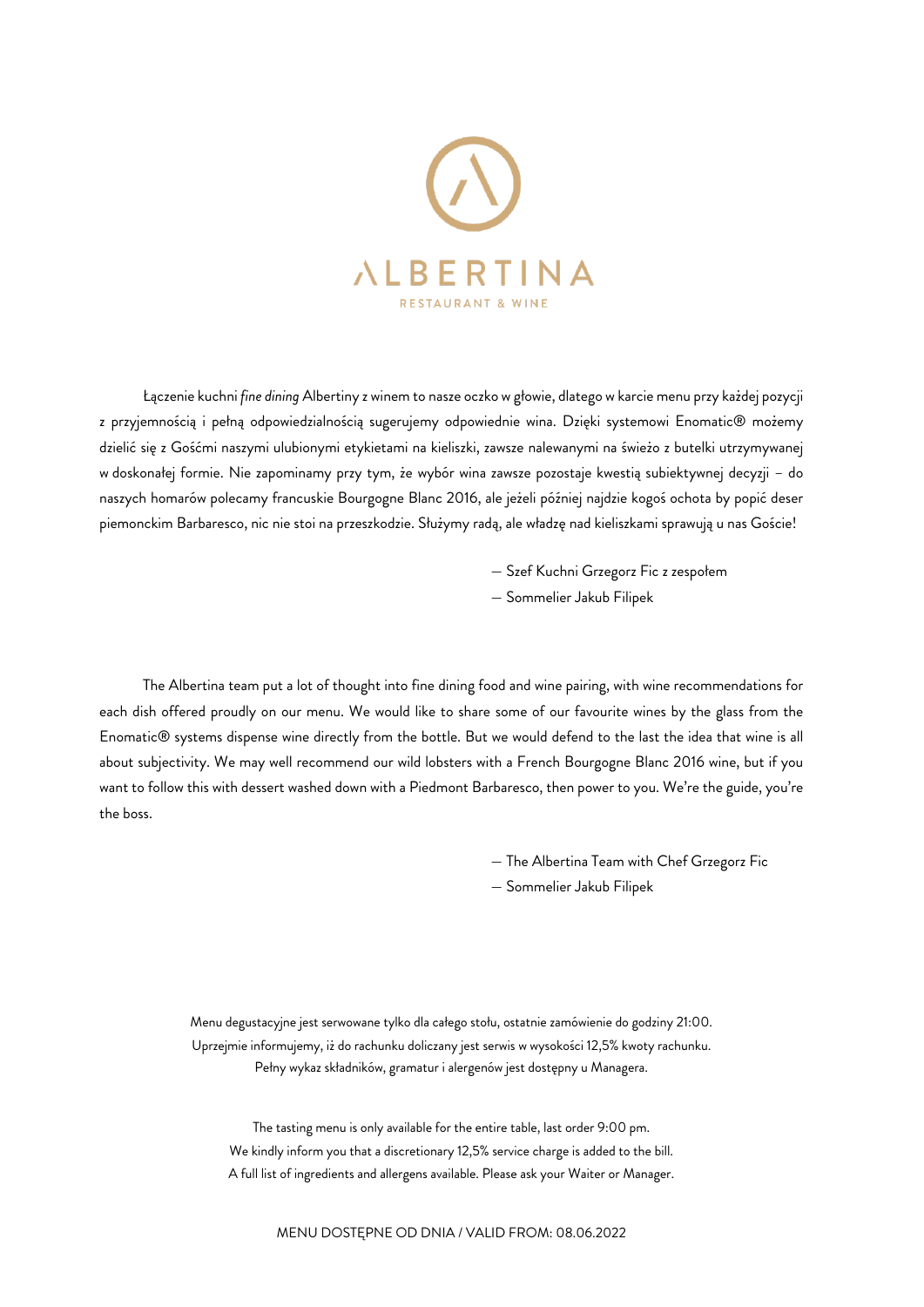#### MENU DEGUSTACYJNE / CHEF'S TASTING MENU

Okoń / Szparagi / Pomidor / Kawior Antonius Sea bass / Asparagus / Tomato / Antonius caviar

Szparagi / Pistacja / Szampan / Żółtko Asparagus / Pistachios / Champagne / Egg yolk

> Bisque homarowy / Przegrzebki Lobster bisque / Scallops

Foie gras / Truskawka / Piwo porter Foie gras / Strawberry / Porter beer

Filet z soli Dover / Zielony groszek / Bób Sola Dover fillet / Green peas / Broad bean

> Polędwica z sarny / Marchewka Roe deer sirloin / Carrot

Truskawka / Szczaw / Biała czekolada Strawberry / Sorrel / White chocolate

Menu: 380 PLN

#### WINE PAIRING

Savennières Clos de Saint Yves 2016 Domaine des Baumard, 75 ml Riesling Berg Schlossberg 2017 Georg Breuer, 75 ml

ZAHA Marsanne 2018 Bodega Teho, 75 ml Grüner Veltliner vom Stein 2015 Weingut Neumayer, 75 ml

Chardonnay ALBERTINA 2018 Winnica Wieliczka, 50 ml Cartology 2019 Alheit Vineyards, 50 ml

La Bruja de Rozas 2020 Comando G, 75 ml Conde de Hervias 2011 Manso de Zúñiga, 75 ml

Manna 2020 Franz Haas, 75 ml Puligny-Montrachet 2018 Jacques Carillon, 75 ml

L'Altra Syrah - Lagrein 2015 Cobaw Ridge, 75 ml Pessac-Léognan Grand Cru Classé 2011 Domaine de Chevalier, 75 ml

> Moscato Rosa 2020 Franz Haas, 50 ml Riesling Rausch Auslese 2018 Zilliken, 50 ml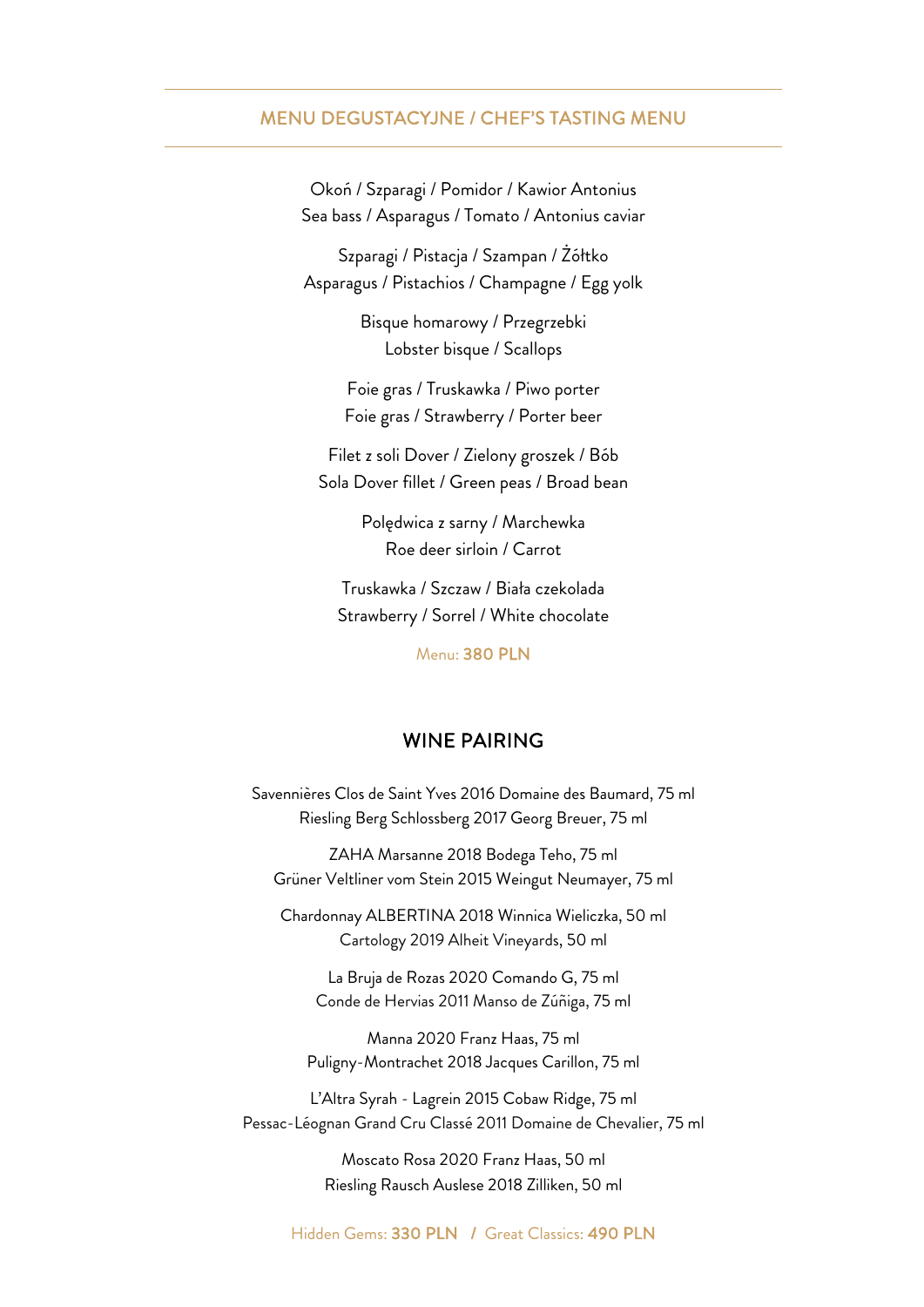## PRZYSTAWKI / STARTERS

# ŚWIEŻA OSTRYGA / Sos mignonette / Cytryna FRESH OYSTER / Mignonette sauce / Lemon

|                       | 1 szt./pc | 3 szt./pc      | 5 szt./pc      |
|-----------------------|-----------|----------------|----------------|
| <b>FINE DE CLAIRE</b> | 19 PI N   | 55 PLN         | 95 PLN         |
| <b>GILLARDEAU</b>     | 48 PLN    | <b>140 PLN</b> | <b>240 PLN</b> |

## ZESTAW OSTRYG (MIX 8 SZTUK) / OYSTER PLATE SET (MIX 8 PCS.) 260 PLN

| WINE PAIRING                                          | 75ml  | 125ml      |
|-------------------------------------------------------|-------|------------|
| POLSKA / POLAND                                       |       | 55,00 PLN  |
| Riesling Gost Art, Extra Brut 2020 Winnica Gostchorze |       |            |
| <b>CHAMPAGNE</b>                                      |       | 90,00 PLN  |
| NV Laherte Frères, Blanc de Blancs, Brut Nature       |       |            |
| FRANCJA / FRANCE, Loire Valley                        | 57.00 | 95,00 PLN  |
| Sancerre La Côte 2019 Gérard Boulay                   |       |            |
| FRANCJA / FRANCE, Bourgogne                           | 81.00 | 135,00 PLN |
| Puligny-Montrachet 2018 Jacques Carillon              |       |            |

|                  | <b>55 PLN</b> |
|------------------|---------------|
|                  |               |
|                  |               |
|                  |               |
| 75 <sub>ml</sub> | 125ml         |
| 27,00            | 45,00 PLN     |
|                  |               |
| 33.00            | 55,00 PLN     |
|                  |               |
| 36,00            | 60,00 PLN     |
|                  |               |
| 66,00            | 110,00 PLN    |
|                  |               |
|                  |               |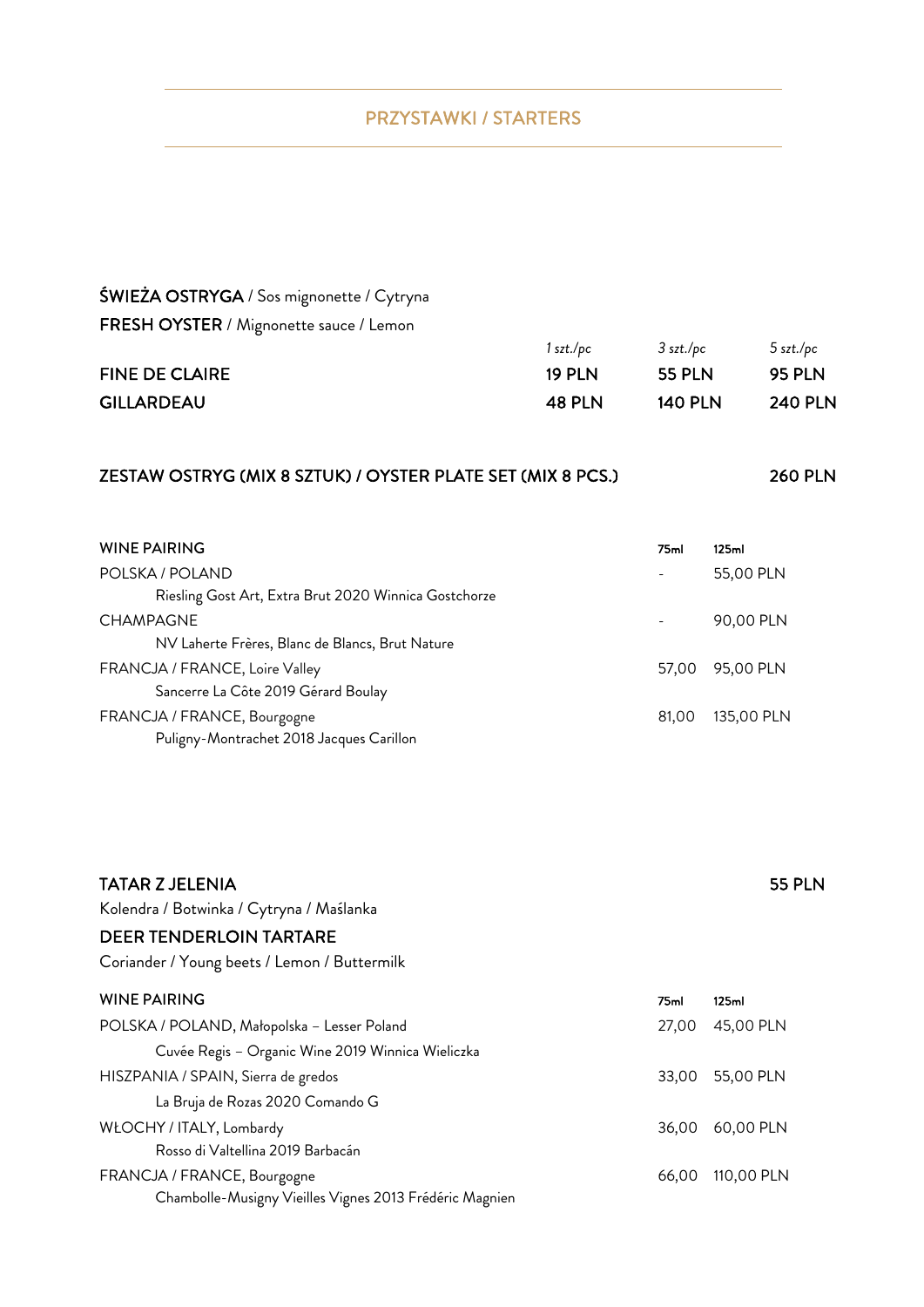# KAWIOR ANTONIUS Z JESIOTRA SYBERYJSKIEGO 30g<br>350 PLN

Bliny / Kwaśna śmietana

# ANTONIUS SIBERIAN CAVIAR 30g

Blini / Sour cream

| 75 <sub>ml</sub> | 125ml      |
|------------------|------------|
|                  | 55,00 PLN  |
|                  |            |
|                  | 90,00 PLN  |
|                  |            |
| 57.00            | 95,00 PLN  |
|                  |            |
| 75.00            | 125,00 PLN |
|                  |            |
|                  |            |

| <b>KALMAR</b>                                                       |       | <b>85 PLN</b> |
|---------------------------------------------------------------------|-------|---------------|
| Pak choi / Zielone chili / Ogórek / Czarny bez / Ikra z łososia     |       |               |
| SQUID                                                               |       |               |
| Pak choi / Green chili pepper / Cucumber / Black lilac / Salmon roe |       |               |
| <b>WINE PAIRING</b>                                                 | 75ml  | 125ml         |
| POLSKA / POLAND, Małopolski przełom Wisły - Lubuskie                | 30.00 | 50,00 PLN     |
| Riesling Restricted 2017 Dom Bliskowice                             |       |               |
| FRANCJA / FRANCE, Loire Valley                                      | 45,00 | 75,00 PLN     |
| Savennières Clos de Saint Yves 2016 Domaine des Baumard             |       |               |
| AUSTRIA, Traisental                                                 | 48,00 | 80,00 PLN     |
| Grüner Veltliner vom Stein 2015 Weingut Neumayer                    |       |               |
| NIEMCY / GERMANY, Rheingau                                          | 75.00 | 125,00 PLN    |
| Riesling Berg Schlossberg 2017 Georg Breuer                         |       |               |

| <b>CEVICHE Z OKONIA</b><br>Szparagi / Sałata maślana / Kiszone pomidory / Szalotka / Kawior Antonius<br><b>SEA BASS CEVICHE</b><br>Asparagus / Butterhead lettuce / Pickled tomato / Shallot / Antonius Caviar |       | <b>88 PLN</b> |
|----------------------------------------------------------------------------------------------------------------------------------------------------------------------------------------------------------------|-------|---------------|
| <b>WINE PAIRING</b>                                                                                                                                                                                            | 75ml  | 125ml         |
| POLSKA / POLAND, Małopolski przełom Wisły - Lubuskie                                                                                                                                                           | 30,00 | 50,00 PLN     |
| Riesling Restricted 2017 Dom Bliskowice                                                                                                                                                                        |       |               |
| WŁOCHY / ITALY, Trentino Alto Adige                                                                                                                                                                            | 36.00 | 60,00 PLN     |
| Manna 2020 Franz Haas                                                                                                                                                                                          |       |               |
| FRANCJA / FRANCE, Loire Valley                                                                                                                                                                                 | 45.00 | 75,00 PLN     |
| Savennières Clos de Saint Yves 2016 Domaine des Baumard                                                                                                                                                        |       |               |
| NIEMCY / GERMANY, Rheingau                                                                                                                                                                                     | 75.00 | 125,00 PLN    |
| Riesling Berg Schlossberg 2017 Georg Breuer                                                                                                                                                                    |       |               |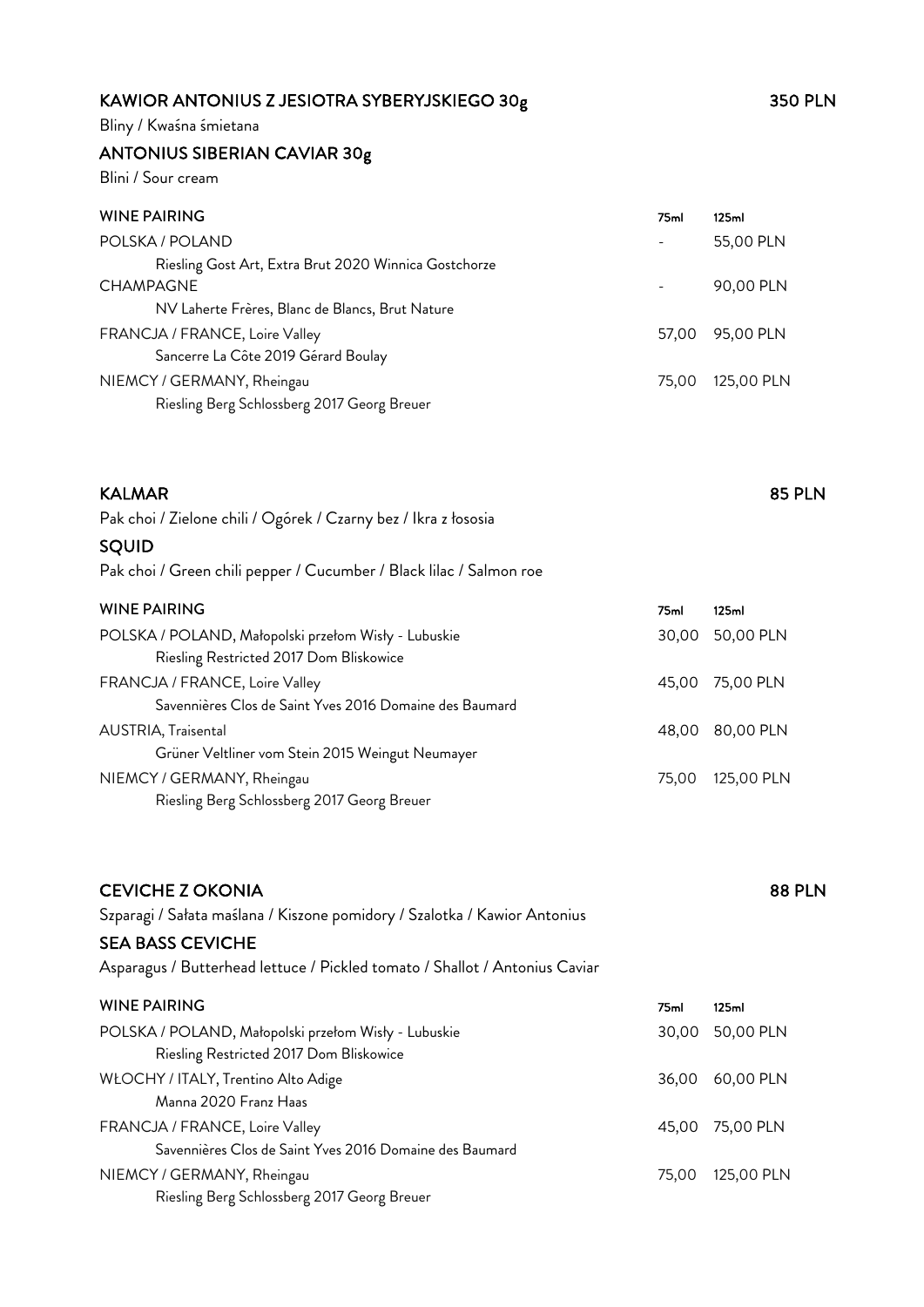| <b>BROKUŁ</b> | <b>66 PLN</b> |
|---------------|---------------|
|---------------|---------------|

Trufla / Brunatna pieczarka / Orzech laskowy

#### **BROCCOLI**

Truffle / Brown champignon / Hazelnut

| <b>WINE PAIRING</b>                                     | 75ml  | 125ml            |
|---------------------------------------------------------|-------|------------------|
| ARGENTYNA / ARGENTINA, Mendoza                          | 33,00 | 55,00 PLN        |
| ZAHA Marsanne 2018 Bodega Teho                          |       |                  |
| FRANCJA / FRANCE, Loire Valley                          |       | 45,00 75,00 PLN  |
| Savennières Clos de Saint Yves 2016 Domaine des Baumard |       |                  |
| NIEMCY / GERMANY, Rheingau                              |       | 75.00 125.00 PLN |
| Riesling Berg Schlossberg 2017 Georg Breuer             |       |                  |

|                                             | 1 szt./pc     | $3$ szt./pc      | 5 szt./pc      |
|---------------------------------------------|---------------|------------------|----------------|
| <b>ZAPIEKANA OSTRYGA FINE DE CLAIRE</b>     | <b>26 PLN</b> | <b>75 PLN</b>    | <b>130 PLN</b> |
| Sos béarnaise                               |               |                  |                |
| <b>BAKED FINE DE CLAIRE OYSTER</b>          |               |                  |                |
| Béarnaise sauce                             |               |                  |                |
| <b>WINE PAIRING</b>                         |               | 75 <sub>ml</sub> | 125ml          |
| POLSKA / POLAND                             |               |                  | 55,00 PLN      |
| Riesling Gost Art 2020 Winnica Gostchorze   |               |                  |                |
| POLSKA / POLAND, Małopolska - Lesser Poland |               | 36,00            | 60,00 PLN      |
| Chardonnay ALBERTINA 2018 Winnica Wieliczka |               |                  |                |
| FRANCJA / FRANCE, Loire Valley              |               | 57,00            | 95,00 PLN      |
| Sancerre La Côte 2019 Gérard Boulay         |               |                  |                |
| FRANCJA / FRANCE, Bourgogne                 |               | 81,00            | 135,00 PLN     |
| Puligny-Montrachet 2018 Jacques Carillon    |               |                  |                |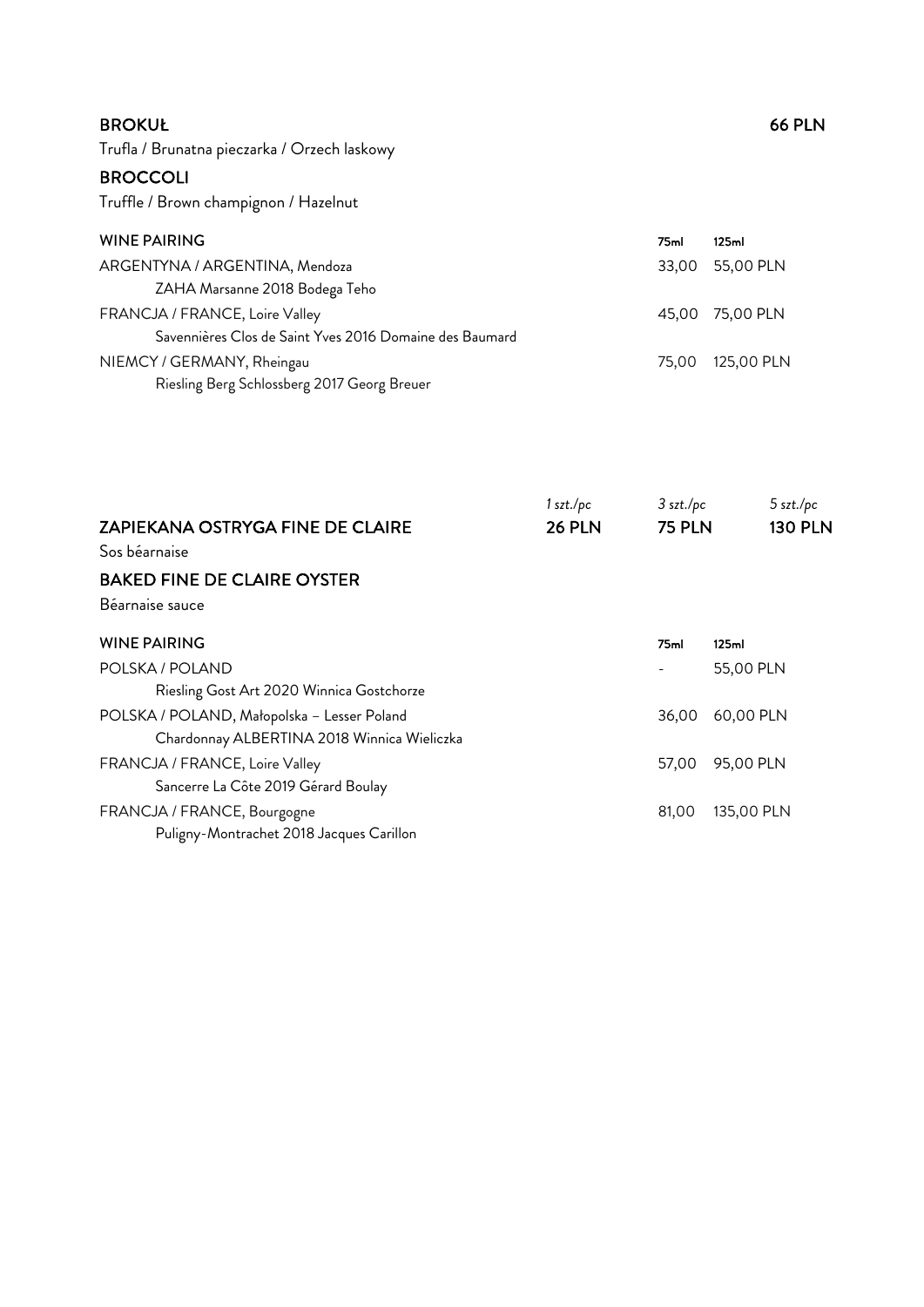## DANIA PIERWSZE / FIRST COURSES

## BISQUE HOMAROWY **EXAMPLE 20** S2 PLN

Przegrzebki

## LOBSTER BISQUE

Scallops

| <b>WINE PAIRING</b>                         | 75ml  | 125ml      |
|---------------------------------------------|-------|------------|
| ARGENTYNA / ARGENTINA, Mendoza              | 33.00 | 55,00 PLN  |
| ZAHA Marsanne 2018 Bodega Teho              |       |            |
| POLSKA / POLAND, Małopolska - Lesser Poland | 36.00 | 60,00 PLN  |
| Chardonnay ALBERTINA 2018 Winnica Wieliczka |       |            |
| RPA / SOUTH AFRICA, Western Cape            | 42.00 | 70,00 PLN  |
| Cartology 2019 Alheit Vineyards             |       |            |
| FRANCJA / FRANCE, Bourgogne                 | 81.00 | 135,00 PLN |
| Puligny-Montrachet 2018 Jacques Carillon    |       |            |

| CONSOMMÉ Z POMIDORÓW                | <b>28 PLN</b> |
|-------------------------------------|---------------|
| Białe szparagi / Morele / Migdały   |               |
| <b>TOMATO CONSOMMÉ</b>              |               |
| White asparagus / Apricot / Almonds |               |
|                                     |               |

| <b>WINE PAIRING</b>                                  | 75ml  | 125ml     |
|------------------------------------------------------|-------|-----------|
| POLSKA / POLAND, Małopolski przełom Wisły - Lubuskie | 30.00 | 50,00 PLN |
| Riesling Restricted 2017 Dom Bliskowice              |       |           |
| WŁOCHY / ITALY, Trentino Alto Adige                  | 36.00 | 60,00 PLN |
| Manna 2020 Franz Haas                                |       |           |
| <b>AUSTRIA, Traisental</b>                           | 48.00 | 80,00 PLN |
| Grüner Veltliner vom Stein 2015 Weingut Neumayer     |       |           |
| FRANCJA / FRANCE, Loire Valley                       | 57.00 | 95,00 PLN |
| Sancerre La Côte 2019 Gérard Boulay                  |       |           |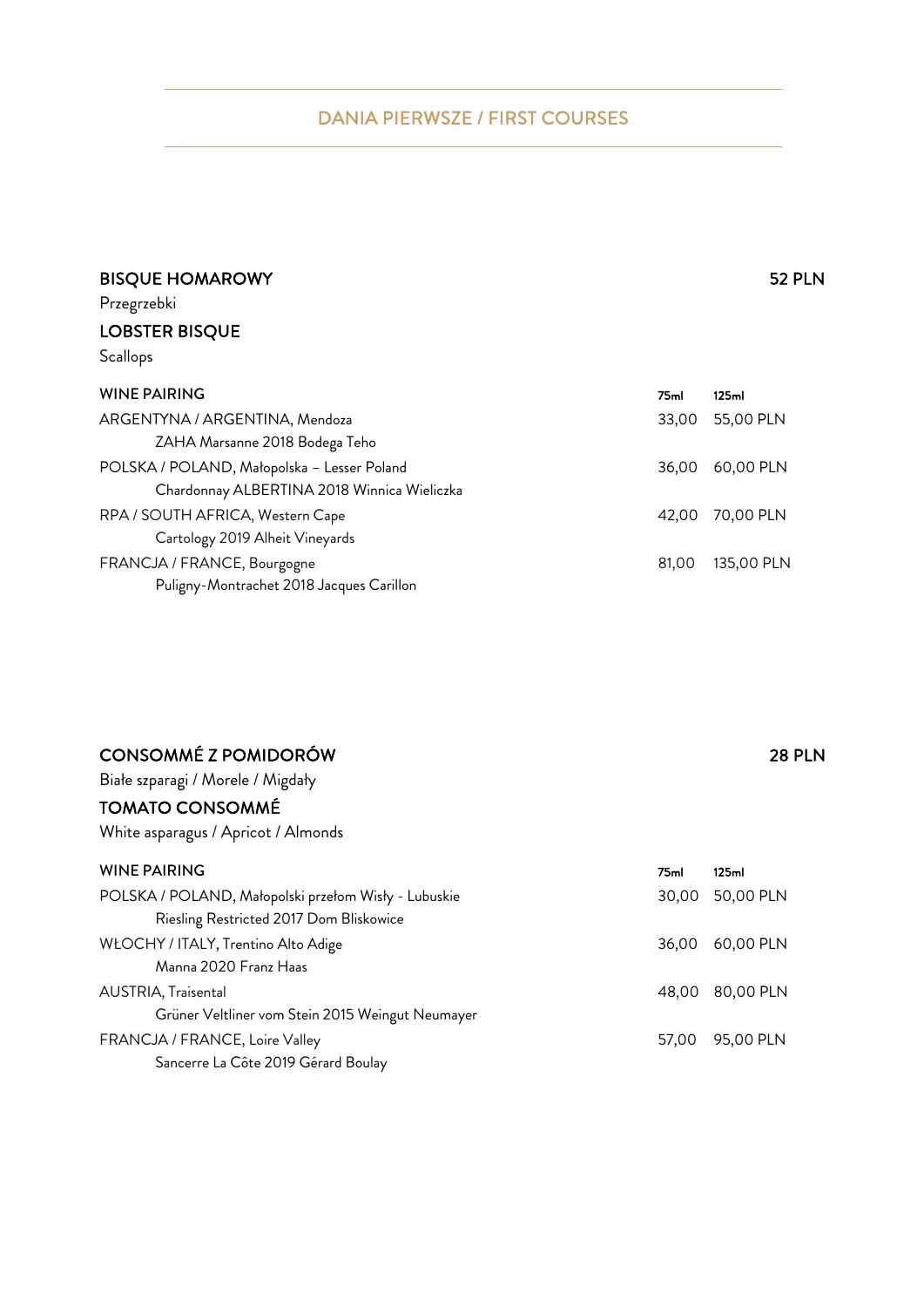#### ZIELONE SZPARAGI 44 PLN

Melon / Pistacje / Miso / Suszone żółtko / Szampan

#### GREEN ASPARAGUS

Melon / Pistachios / Miso / Curved egg yolk / Champagne

| <b>WINE PAIRING</b>                              | 75ml  | 125ml      |
|--------------------------------------------------|-------|------------|
| ARGENTYNA / ARGENTINA, Mendoza                   | 33,00 | 55,00 PLN  |
| ZAHA Marsanne 2018 Bodega Teho                   |       |            |
| POLSKA / POLAND, Małopolska - Lesser Poland      | 36.00 | 60,00 PLN  |
| Chardonnay ALBERTINA 2018 Winnica Wieliczka      |       |            |
| AUSTRIA, Traisental                              | 48.00 | 80,00 PLN  |
| Grüner Veltliner vom Stein 2015 Weingut Neumayer |       |            |
| FRANCJA / FRANCE, Bourgogne                      | 81.00 | 135,00 PLN |
| Puligny-Montrachet 2018 Jacques Carillon         |       |            |

## PIEROGI Z DZIKIEM 48 PLN Wędzony owczy ser / Czosnek niedźwiedzi DUMPLINGS WITH WILD BOAR Smoked sheep cheese / Wild garlic WINE PAIRING 75ml 125ml WŁOCHY / ITALY, Lombardy 36,00 60,00 PLN Rosso di Valtellina 2019 Barbacán AUSTRALIA, Victoria 39,00 65,00 PLN L'Altra Syrah - Lagrein 2015 Cobaw Ridge URUGWAJ / URUGUAY, Canelones 48,00 80,00 PLN Tannat Arretexa Gran Reserva 2011 Bodega Pisano HISZPANIA / SPAIN, Rioja 69,00 115,00 PLN Conde de Hervias 2011 Manso de Zúñiga

| <b>FOIE GRAS</b>                                |                  | <b>72 PLN</b> |
|-------------------------------------------------|------------------|---------------|
| Truskawki / Piwo porter                         |                  |               |
| <b>FOIE GRAS</b>                                |                  |               |
| Strawberries / Porter beer                      |                  |               |
| <b>WINE PAIRING</b>                             | 75 <sub>ml</sub> | 125ml         |
| HISZPANIA / SPAIN, Sierra de Gredos             | 33,00            | 55,00 PLN     |
| La Bruja de Rozas 2020 Comando G                |                  |               |
| <b>AUSTRALIA, Victoria</b>                      | 39,00            | 65,00 PLN     |
| L'Altra Syrah - Lagrein 2015 Cobaw Ridge        |                  |               |
| URUGWAJ / URUGUAY, Canelones                    | 48.00            | 80,00 PLN     |
| Tannat Arretexa Gran Reserva 2011 Bodega Pisano |                  |               |
| HISZPANIA / SPAIN, Rioja                        | 69,00            | 115,00 PLN    |
| Conde de Hervias 2011 Manso de Zúñiga           |                  |               |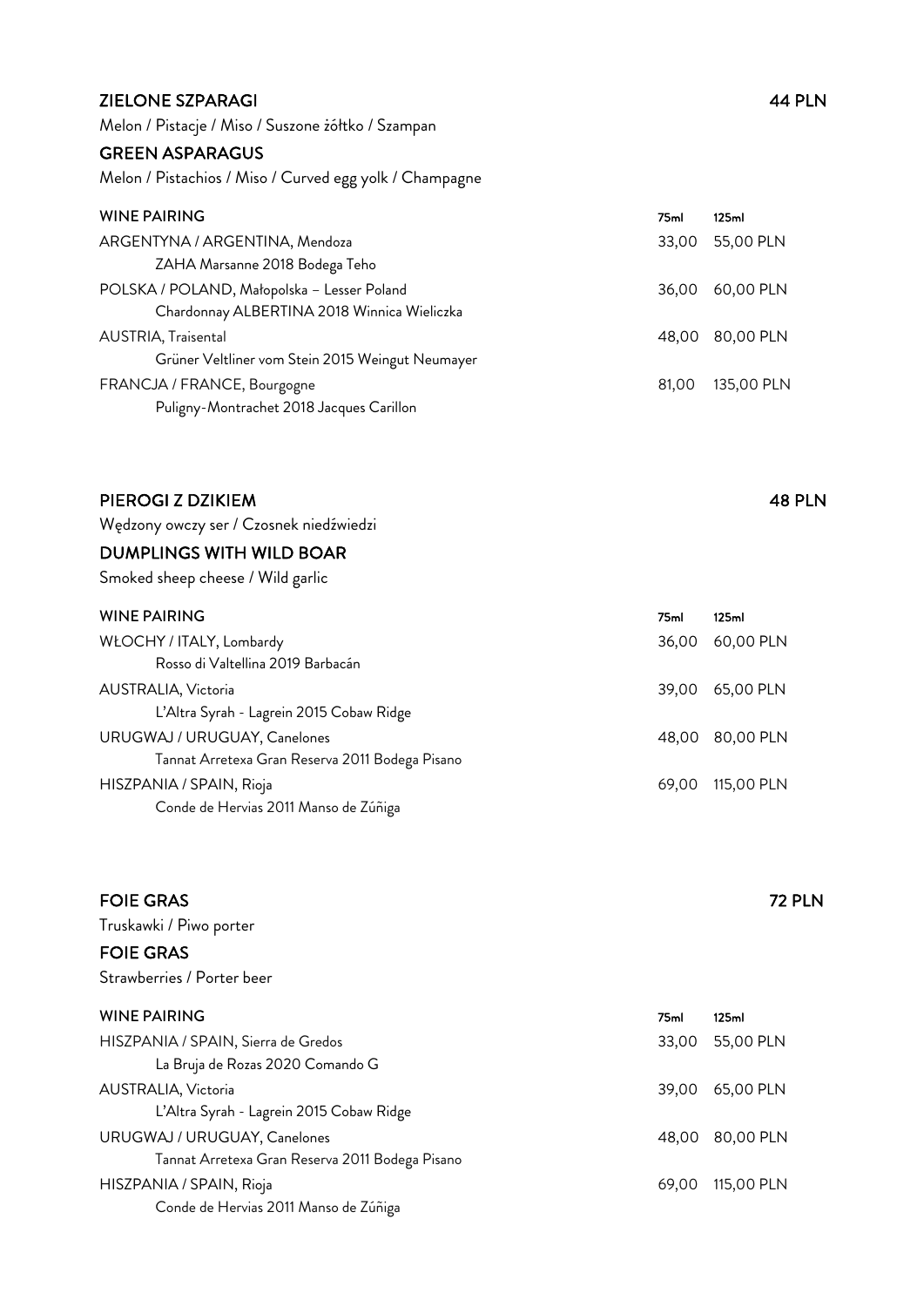#### HOMARIUM MENU / LOBSTER MENU

Świeże homary, kraby i ostrygi wyławiamy prosto z naszego homarium. Fresh lobsters, crabs and oysters served from our own homarium - lobster tank.

| Kanadyjskie homary z Saint Mary's Bay   | 73 PLN / 100g  |
|-----------------------------------------|----------------|
| Canadian lobsters from Saint Mary's Bay |                |
| Europejskie dzikie homary ze Szkocji    | 83 PLN / 100g  |
| European wild lobsters from Scotland    |                |
| Krab Królewski                          | 149 PLN / 100g |
| King Crab                               |                |

HOMAR GRILLOWANY W CAŁOŚCI / Sałatka z grillowanej cukinii, kopru włoskiego i suszonych pomidorów GRILLED WHOLE LOBSTER / Grilled zucchini, fennel and sun-dried tomatoes salad

| <b>WINE PAIRING</b>                         | 75 <sub>ml</sub> | 125ml      |
|---------------------------------------------|------------------|------------|
| RPA / SOUTH AFRICA, Western Cape            | 42.00            | 70,00 PLN  |
| Cartology 2019 Alheit Vineyards             |                  |            |
| FRANCJA / FRANCE, Loire Valley              | 57.00            | 95,00 PLN  |
| Sancerre La Côte 2019 Gérard Boulay         |                  |            |
| NIEMCY / GERMANY, Rheingau                  | 75.00            | 125,00 PLN |
| Riesling Berg Schlossberg 2017 Georg Breuer |                  |            |
| FRANCJA / FRANCE, Bourgogne                 | 81.00            | 135,00 PLN |
| Puligny-Montrachet 2018 Jacques Carillon    |                  |            |

HOMAR GOTOWANY W BULIONIE / Imbir / Ciastko homarowe / Sałatka z sosem cytrynowym LOBSTER COOKED WITH LOBSTER BROTH / Ginger / Lobster cake / Salad with lemon sauce

| <b>WINE PAIRING</b>                         | 75 <sub>ml</sub> | 125ml      |
|---------------------------------------------|------------------|------------|
| POLSKA / POLAND, Małopolska - Lesser Poland | 36.00            | 60,00 PLN  |
| Chardonnay ALBERTINA 2018 Winnica Wieliczka |                  |            |
| NIEMCY / GERMANY, Rheingau                  | 75.00            | 125,00 PLN |
| Riesling Berg Schlossberg 2017 Georg Breuer |                  |            |
| FRANCJA / FRANCE, Bourgogne                 | 81.00            | 135,00 PLN |
| Puligny-Montrachet 2018 Jacques Carillon    |                  |            |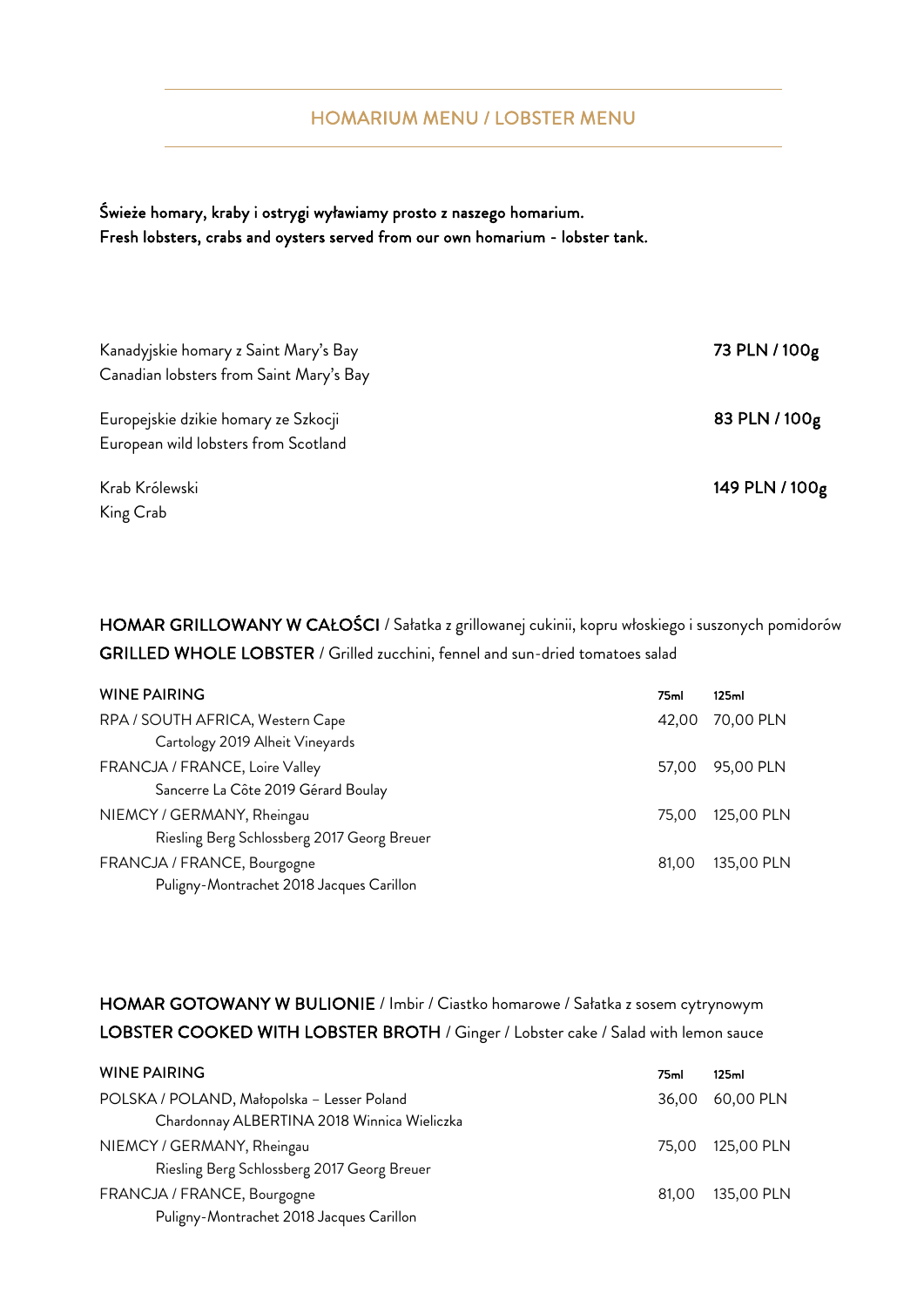# TAGLIATELLE SZAFRANOWE Z HOMAREM / Limonka / Kolendra / Papryczka chili LOBSTER WITH SAFFRON TAGLIATELLE / Lime / Coriander / Chili pepper

| <b>WINE PAIRING</b>                         | 75ml  | 125ml      |
|---------------------------------------------|-------|------------|
| POLSKA / POLAND, Małopolska - Lesser Poland | 36.00 | 60,00 PLN  |
| Chardonnay ALBERTINA 2018 Winnica Wieliczka |       |            |
| RPA / SOUTH AFRICA, Western Cape            | 42.00 | 70,00 PLN  |
| Cartology 2019 Alheit Vineyards             |       |            |
| FRANCJA / FRANCE, Loire Valley              | 57.00 | 95,00 PLN  |
| Sancerre La Côte 2019 Gérard Boulay         |       |            |
| FRANCJA / FRANCE, Bourgogne                 | 81.00 | 135,00 PLN |
| Puligny-Montrachet 2018 Jacques Carillon    |       |            |

## OSTRYGI / OYSTERS MENU

| ŚWIEŻE OSTRYGI / Sos mignonette / Cytryna<br>FRESH OYSTERS / Mignonette sauce / Lemon                                  | 1 szt./pc     | $3$ szt./pc    | 5 szt./pc      |
|------------------------------------------------------------------------------------------------------------------------|---------------|----------------|----------------|
| <b>FINE DE CLAIRE</b>                                                                                                  | <b>19 PLN</b> | <b>55 PLN</b>  | <b>95 PLN</b>  |
| <b>GILLARDEAU</b>                                                                                                      | <b>48 PLN</b> | <b>140 PLN</b> | <b>240 PLN</b> |
| <b>ZAPIEKANE OSTRYGI FINE DE CLAIRE</b><br>/ Sos béarnaise<br><b>BAKED FINE DE CLAIRE OYSTERS</b><br>/ Béarnaise sauce | <b>26 PLN</b> | <b>75 PLN</b>  | <b>130 PLN</b> |

| ZESTAW OSTRYG (MIX 8 SZTUK) / OYSTER PLATE SET (MIX 8 PCS.) | <b>260 PLN</b> |
|-------------------------------------------------------------|----------------|
|                                                             |                |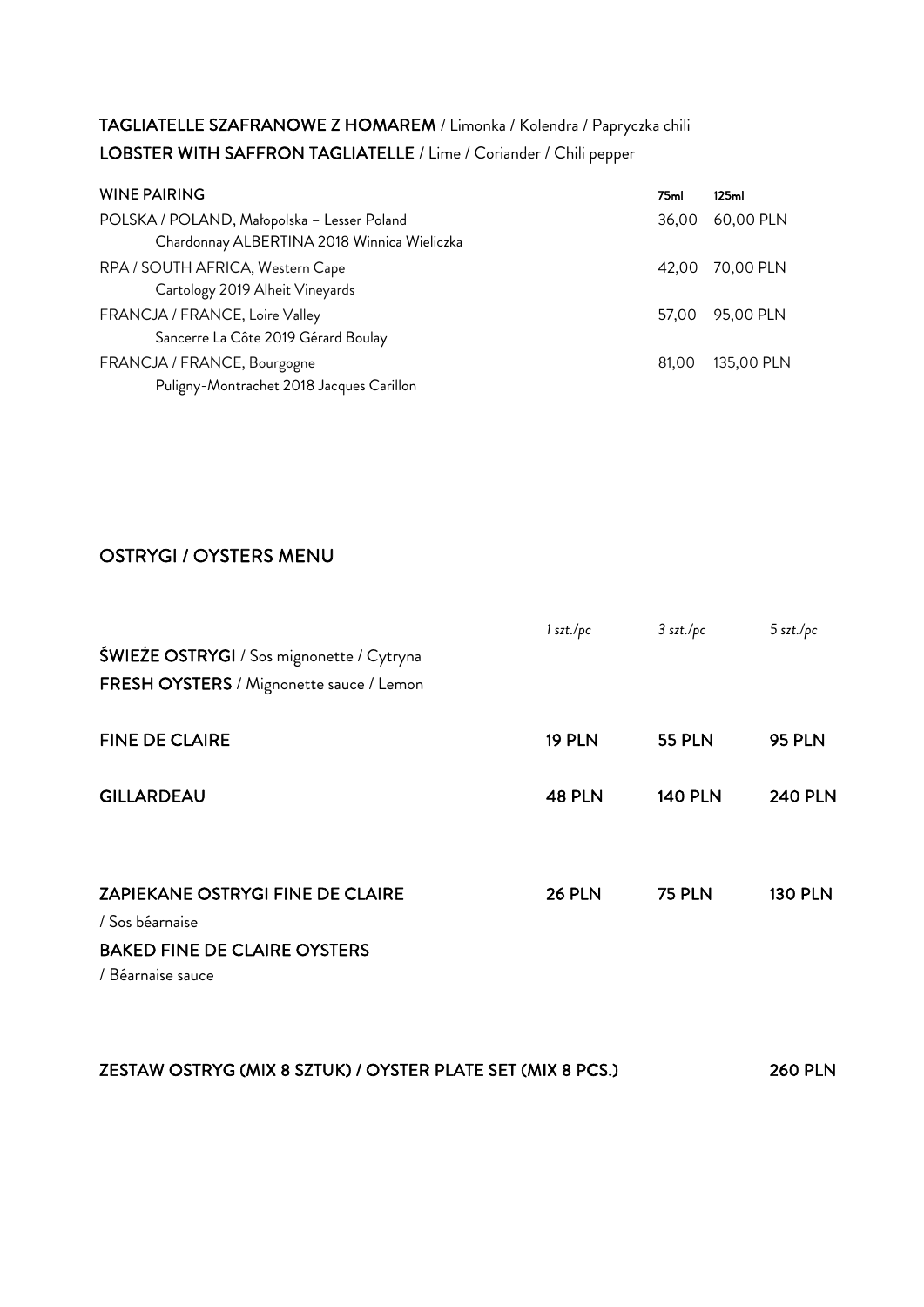# DANIA GŁÓWNE / MAIN COURSES

| Watermelon / Artichoke / Yuzu / Dashi / Salmon roe      |                  |            |
|---------------------------------------------------------|------------------|------------|
| <b>WINE PAIRING</b>                                     | 75 <sub>ml</sub> | 125ml      |
| HISZPANIA / SPAIN, Sierra de Gredos                     | 33.00            | 55,00 PLN  |
| La Bruja de Rozas 2020 Comando G                        |                  |            |
| WŁOCHY / ITALY, Trentino Alto Adige                     | 36.00            | 60,00 PLN  |
| Manna 2020 Franz Haas                                   |                  |            |
| FRANCJA / FRANCE, Loire Valley                          | 45.00            | 75,00 PLN  |
| Savennières Clos de Saint Yves 2016 Domaine des Baumard |                  |            |
| FRANCJA / FRANCE, Bourgogne                             | 66.00            | 110,00 PLN |
| Chambolle-Musigny Vieilles Vignes 2013 Frédéric Magnien |                  |            |

| <b>SZPECLE ZIEMNIACZANE</b>     | <b>75 PLN</b> |
|---------------------------------|---------------|
| Kalafior / Marchewka / Karczoch |               |

Arbuz / Karczoch / Yuzu / Dashi / Ikra z łososia

TUNA STEAK

### POTATO SPÄTZLE

Cauliflower / Carrot / Artichoke

| <b>WINE PAIRING</b>                         | 75ml  | 125ml      |
|---------------------------------------------|-------|------------|
| ARGENTYNA / ARGENTINA, Mendoza              | 33.00 | 55,00 PLN  |
| ZAHA Marsanne 2018 Bodega Teho              |       |            |
| POLSKA / POLAND, Małopolska - Lesser Poland | 36.00 | 60,00 PLN  |
| Chardonnay ALBERTINA 2018 Winnica Wieliczka |       |            |
| RPA / SOUTH AFRICA, Western Cape            | 42.00 | 70,00 PLN  |
| Cartology 2019 Alheit Vineyards             |       |            |
| FRANCJA / FRANCE, Bourgogne                 | 81.00 | 135,00 PLN |
| Puligny-Montrachet 2018 Jacques Carillon    |       |            |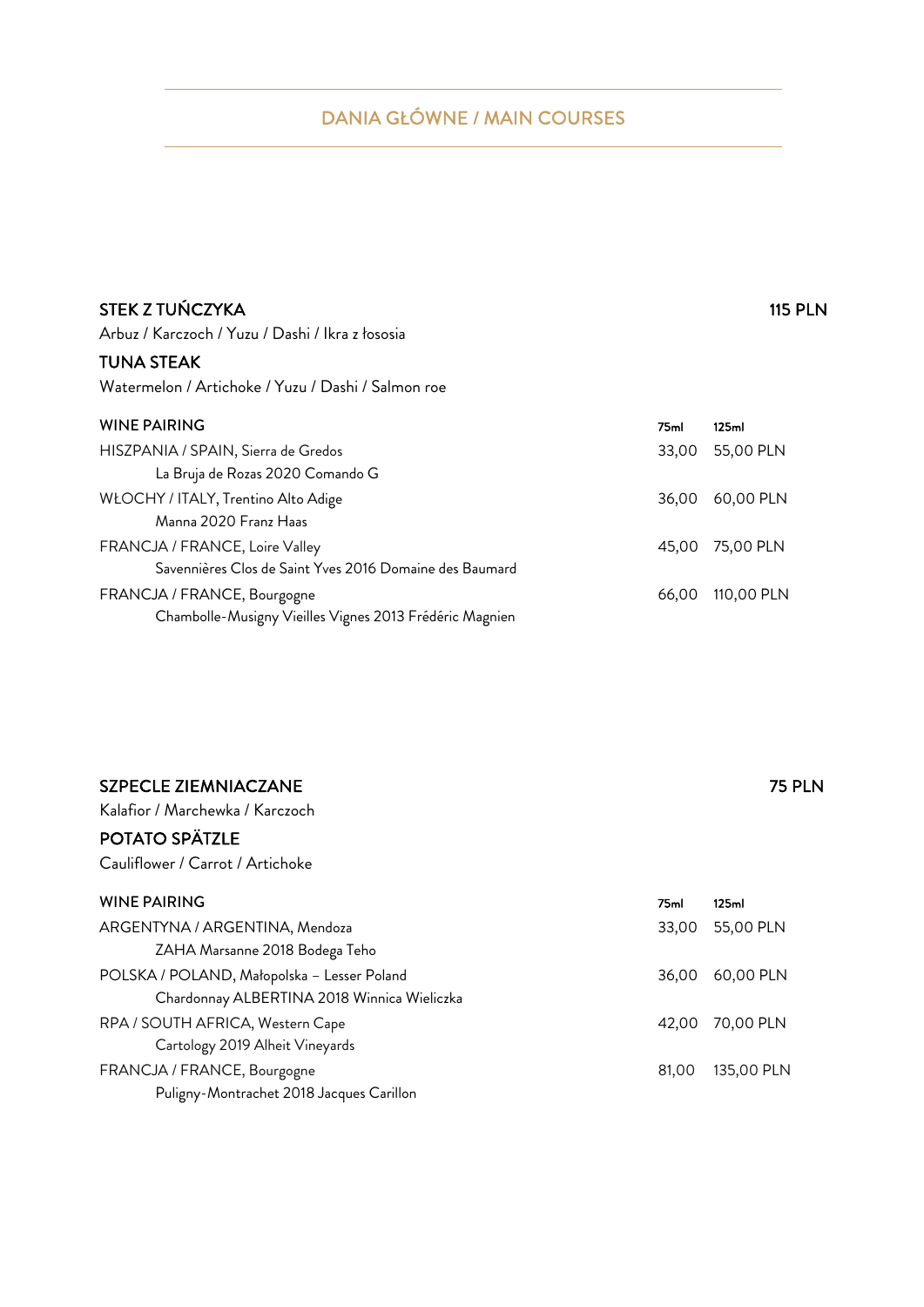#### FILET Z KACZKI 85 PLN

Kalafior / Kacze serca / Czereśnia / Ziemniak

## DUCK FILLET

Cauliflower / Duck hearts / Cherry / Potato

# WINE PAIRING 75ml 125ml 125ml

| HISZPANIA / SPAIN, Sierra de Gredos                       | 33,00 55,00 PLN   |
|-----------------------------------------------------------|-------------------|
| La Bruja de Rozas 2020 Comando G                          |                   |
| AUSTRALIA, Victoria                                       | 39,00 65,00 PLN   |
| L'Altra Syrah - Lagrein 2015 Cobaw Ridge                  |                   |
| HISZPANIA / SPAIN, Rioja                                  | 69,00 115,00 PLN  |
| Conde de Hervias 2011 Manso de Zúñiga                     |                   |
| FRANCJA / FRANCE, Bordeaux                                | 108,00 180,00 PLN |
| Pessac-Léognan Grand Cru Classé 2011 Domaine de Chevalier |                   |

# SEZONOWANA POLĘDWICA ARGENTYŃSKA 170 PLN

Ziemniak / Szczypiorek / Młoda kapusta / Migdały

#### GRILLED SEASONAL ARGENTINE BEEF TENDERLOIN

Potato / Chive / Young cabbage / Almonds

| <b>WINE PAIRING</b>                                       | 75ml  | 125ml             |
|-----------------------------------------------------------|-------|-------------------|
| URUGWAJ / URUGUAY, Canelones                              | 48.00 | 80,00 PLN         |
| Tannat Arretexa Gran Reserva 2011 Bodega Pisano           |       |                   |
| FRANCJA / FRANCE, Bourgogne                               | 66.00 | 110,00 PLN        |
| Chambolle-Musigny Vieilles Vignes 2013 Frédéric Magnien   |       |                   |
| HISZPANIA / SPAIN, Rioja                                  | 69.00 | 115,00 PLN        |
| Conde de Hervias 2011 Manso de Zúñiga                     |       |                   |
| FRANCJA / FRANCE, Bordeaux                                |       | 108,00 180,00 PLN |
| Pessac-Léognan Grand Cru Classé 2011 Domaine de Chevalier |       |                   |